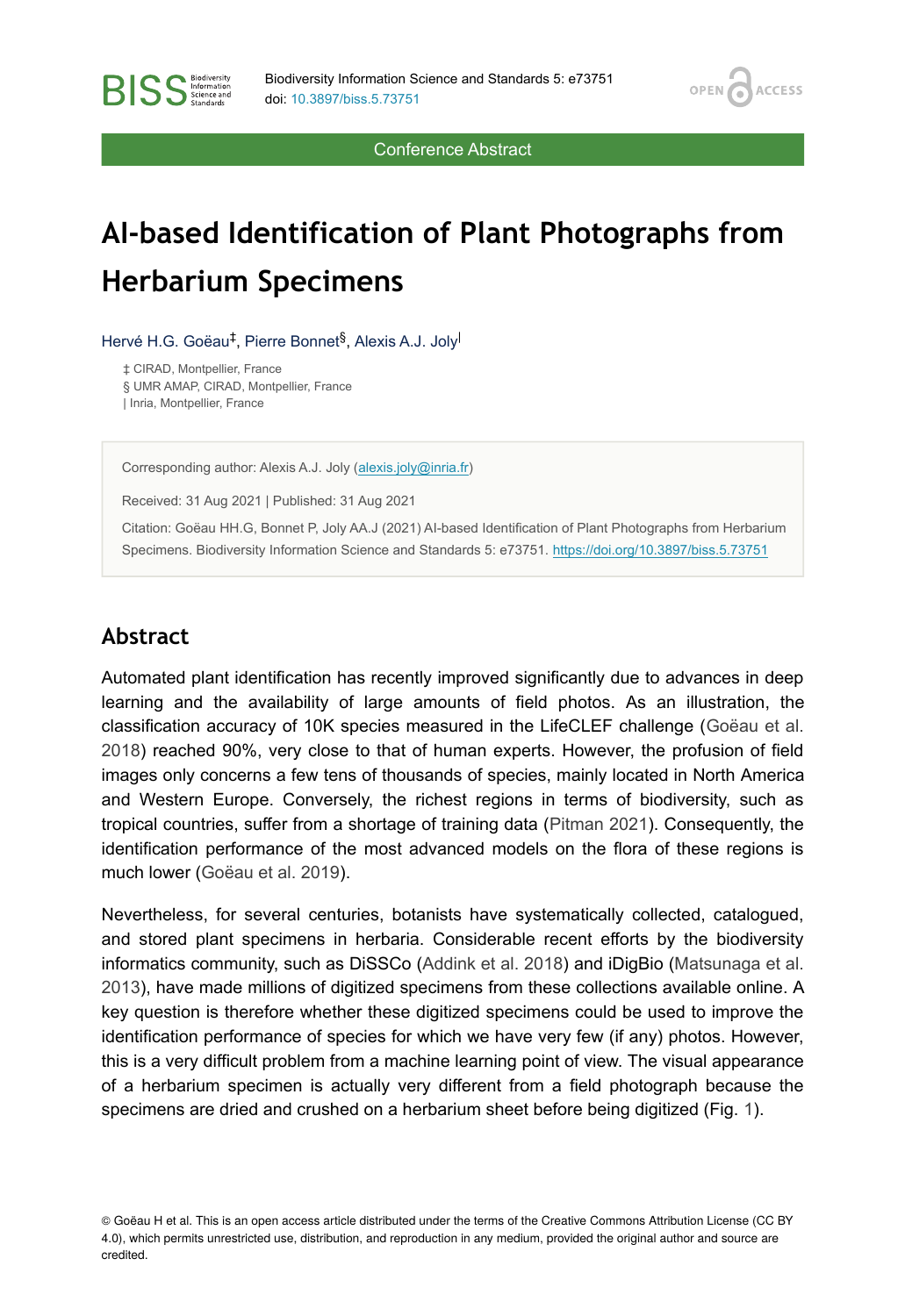<span id="page-1-0"></span>

#### Figure 1.

A herbarium sheet (left) and a field photo (right) of the same individual plant (*Unonopsis stipitata* Diels).

To advance research on this topic, we built a large dataset that we shared as one of the challenges of the LifeCLEF 2020 [\(Goëau et al. 2020\)](#page-3-5) and 2021 evaluation campaigns ( [Goëau et al. 2021](#page-3-6)). It includes more than 320K herbarium specimens collected mostly from the Guiana Shield and the Northern Amazon Rainforest, focusing on about 1K plant species of the French Guiana flora. A valuable asset of this collection is that some of the specimens are accompanied by a few photos of the same specimen, allowing for more precise machine learning. In addition to this training data, we also built a test set for model evaluation, composed of 3,186 field photos collected by two of the best experts on Guyanese flora.

Based on this dataset, about ten research teams have developed deep learning methods to address the challenge (including the authors of this abstract as the organizing team). A detailed description of these methods can be found in the technical notes written by the participating teams [\(Goëau et al. 2020,](#page-3-5) [Goëau et al. 2021\)](#page-3-6). The methods can be divided into two categories:

- those based on classical [convolutional neural networks](https://en.wikipedia.org/wiki/Convolutional_neural_network) (CNN) trained simply by mixing digitized specimens and photos and
- those based on advanced domain adaptation techniques with the objective of learning a joint representation space between field and herbarium representations.

The domain adaptation methods themselves were of two types, those based on

- 1. adversarial regularization ([Motiian et al. 2017\)](#page-3-7) to force herbarium specimens and photos to have the same representations,
- 2. [metric learning](https://en.wikipedia.org/wiki/Similarity_learning#Metric_learning) to maximize inter-species distances and minimize intra-species distances in the representation space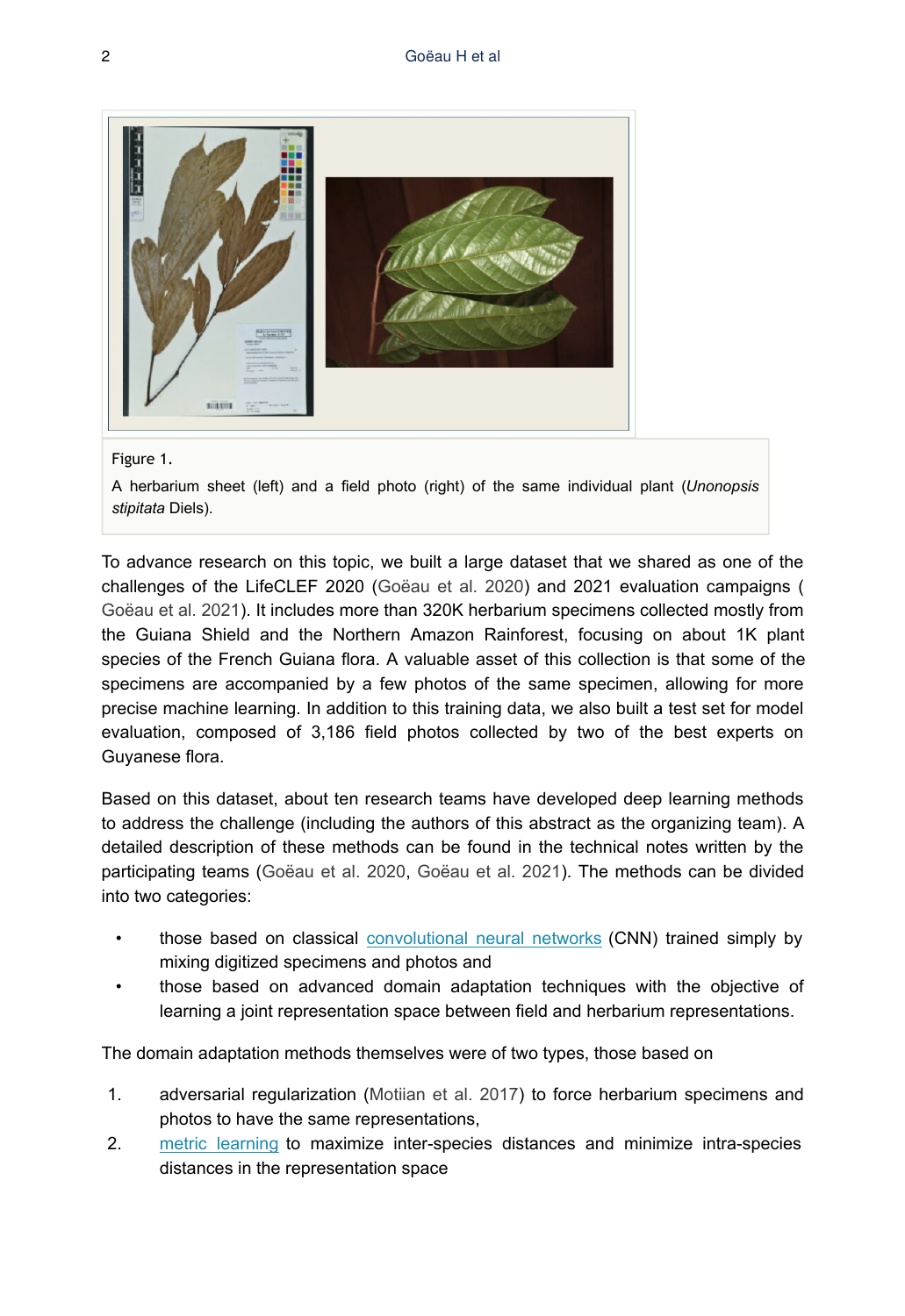In Table [1,](#page-2-0) we report the results achieved by the different methods evaluated during the 2020 edition of the challenge. The evaluation metric used is the mean reciprocal rank (MRR), i.e., the average of the inverse of the rank of the correct species in the list of the predicted species. In addition to this main score, a second MRR score is computed on a subset of the test set composed of the most difficult species, i.e., the ones that are the least frequently photographed in the field. The main outcomes we can derive from these results are the following:

#### <span id="page-2-0"></span>Table 1.

Synthesis of the obtained results.

|                                                                      | <b>MRR</b> | MRR on most difficult species |
|----------------------------------------------------------------------|------------|-------------------------------|
| <b>Best classical CNN</b>                                            | 0.011      | 0.004                         |
| Best classical CNN with additional training<br>data                  | 0.039      | 0.007                         |
| Best domain adaptation method based on<br>metric learning            | 0.121      | 0.107                         |
| Best domain adaptation method based on<br>adversarial regularization | 0.180      | 0.052                         |

**Classical deep learning models fail to identify plant photos from digitized herbarium specimens.** The best classical CNN trained on the provided data resulted in a very low MRR score (0.011). Even with the of use additional training data (e.g. photos and digitized herbarium from GBIF) the MRR score remains very low (0.039).

**Domain adaptation methods provide significant improvement but the task remains challenging.** The best MRR score (0.180) was achieved by using adversarial regularization (FSDA [Motiian et al. 2017\)](#page-3-7). This is much better than the classical CNN models but there is still a lot of progress to be made to reach the performance of a truly functional identification system (the MRR score on classical plant identification tasks can be up to 0.9).

**No method fits all.** As shown in Table [1,](#page-2-0) the metric learning method has a significantly better MRR score on the most difficult species (0.107). However, the performance of this method on the species with more photos is much lower than the adversarial technique.

In 2021, the challenge was run again but with additional information provided to train the models, i.e., species traits (plant life form, woodiness and plant growth form). The use of the species traits allowed slight performance improvement of the best adversarial adaptation method (with a MRR equal to 0.198).

In conclusion, the results of the experiments conducted are promising and demonstrate the potential interest of digitized herbarium data for automated plant identification. However,